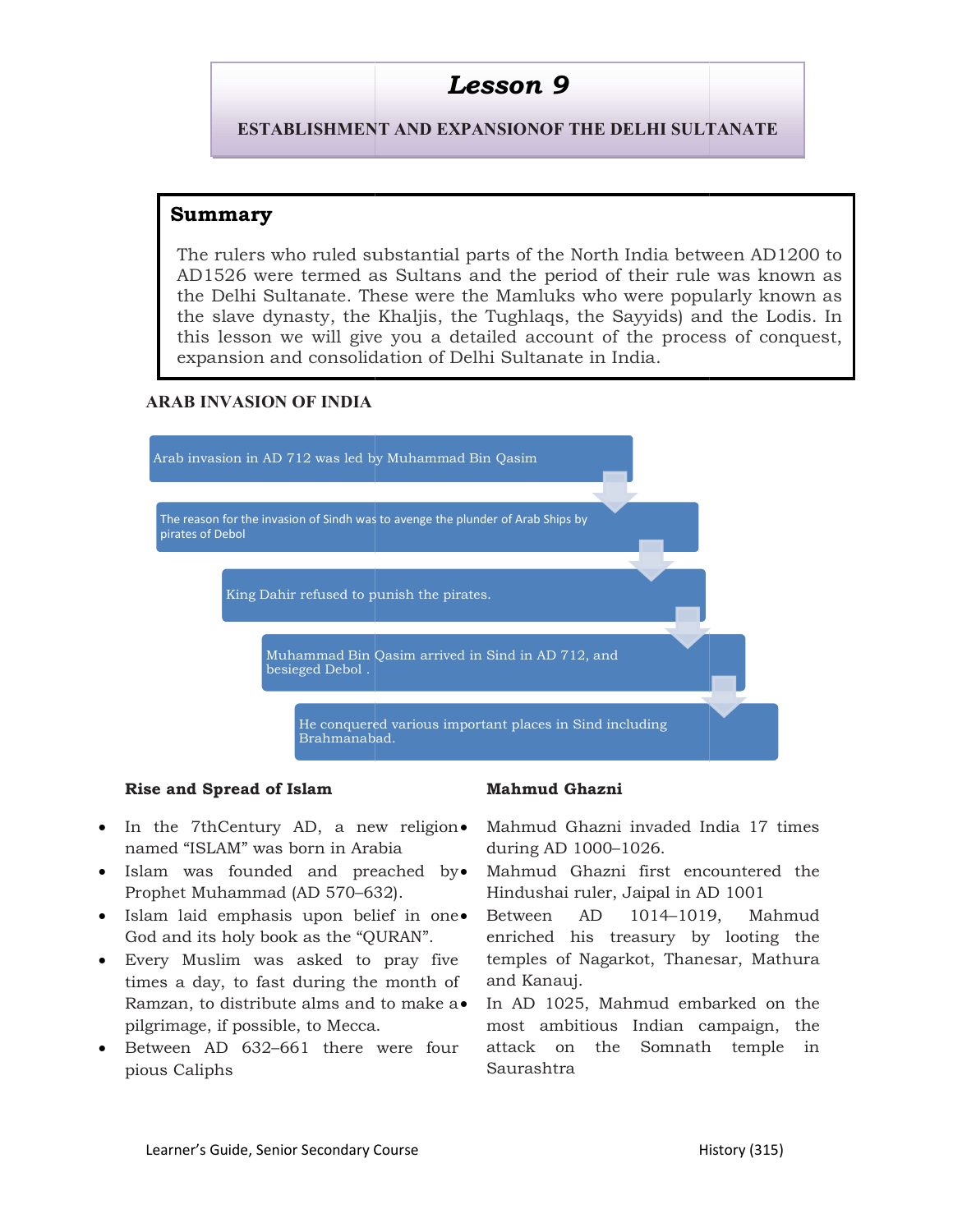## The First Battle of Tarain (AD 1191)

 $\square$  The conflict started with claims of Bhatinda.

 $\Box$ The conflict started with claims of Bhatinda.<br> $\Box$ Muhammad Ghori's army was routed and he narrowly escaped death.

•Prithviraj conquered Bhatinda Prithviraj

# 1192)

- This battle is regarded as one of the  $\epsilon$  defeat to Lai C turning points in Indian History.
- The Turkish cavalry was using two superior techniques.
- The first was the horse shoe and the second was, the use of iron stirrup.
- A large number of Indian soldiers were killed.
- Prithviraj tried to escape but was captured near Sarsuti.
- The Turkish army captured the fortresses of Hansi, Sarsuti and Samana large number of Indian soldiers were<br>led.<br>ithviraj tried to escape but was<br>ptured near Sarsuti.<br>le Turkish army captured the<br>ctresses of Hansi, Sarsuti and
- After Tarain, Muhammad Ghori Balban (AD 1266–87 returned to Ghazni, leaving the affairs

#### Iltutmish (AD 1210–1236)

- Iltutmish defeated Yaldauz in AD 1215in the battle of Tarain.
- In AD 1217 he drove away Qabacha from Punjab.
- He also organised his trusted nobles or officers into a group of " his or of Forty" (Turkan-i-Chahalgani).
- Iltutmish made a significant contribution in giving shape to administrative institution such as *iqtas*, *army* and *currency* system.
- He gave the Sultanate two of its basic coins- the silver '*Tanka*' and the **Nash utum M** copper 'Jittal'.

The Second Battle of Tarain (AD of India in the hand of his trusted slave general Qutbuddin Aibak.

- Kanauj. Muhammad Ghori gave a crushing defeat to Jai Chand at Chandwar near
- two and the Battle of Tarain and Chandwar laid of India in the hand of his trusted slave<br>general Qutbuddin Aibak.<br>
• Muhammad Ghori gave a crushing<br>defeat to Jai Chand at Chandwar near<br>
Kanauj.<br>
• Battle of Tarain and Chandwar laid<br>
the foundations of Turkish rule in<br> the foundations of Turkish rule in Northern India

#### Mamluk Sultans or the slave dynasty (AD 1206 to 1290)

- Qutbuddin Aibak(AD 1206– –1210)
- Iltutmish (AD 1210–1236)
- Raziya (AD 1236–40)
- Nasiruddin Mahmud (1246– –66 AD)
- 

#### Raziya (AD 1236–40)

- After the death of Iltutmish his son Ruknuddin Firoz ascended the throne After the death of Iltutmish his son<br>Ruknuddin Firoz ascended the throne<br>with the help of army leaders.
- But with the support of the people of Delhi and some military leaders, Raziya soon ascended the throne.
- Nobility accused her of violating feminine modesty and being too friendly to an Abbyssini an noble, Yaqut. ility accused her of violating<br>nine modesty and being too<br>idly to an Abbyssini an noble,
- currency She got killed after she was defeated by the nobles.

#### Nasiruddin Mahmud (1246 Nasiruddin (1246–66 AD)

- After Raziya's death, the power of Chahalgani increased - After Raziya's death, the power of<br>*Chahalgani*-increased<br>- Behram Shah (AD 1240–42) and
- Masud Shah (AD 124 Shah 1242–46) were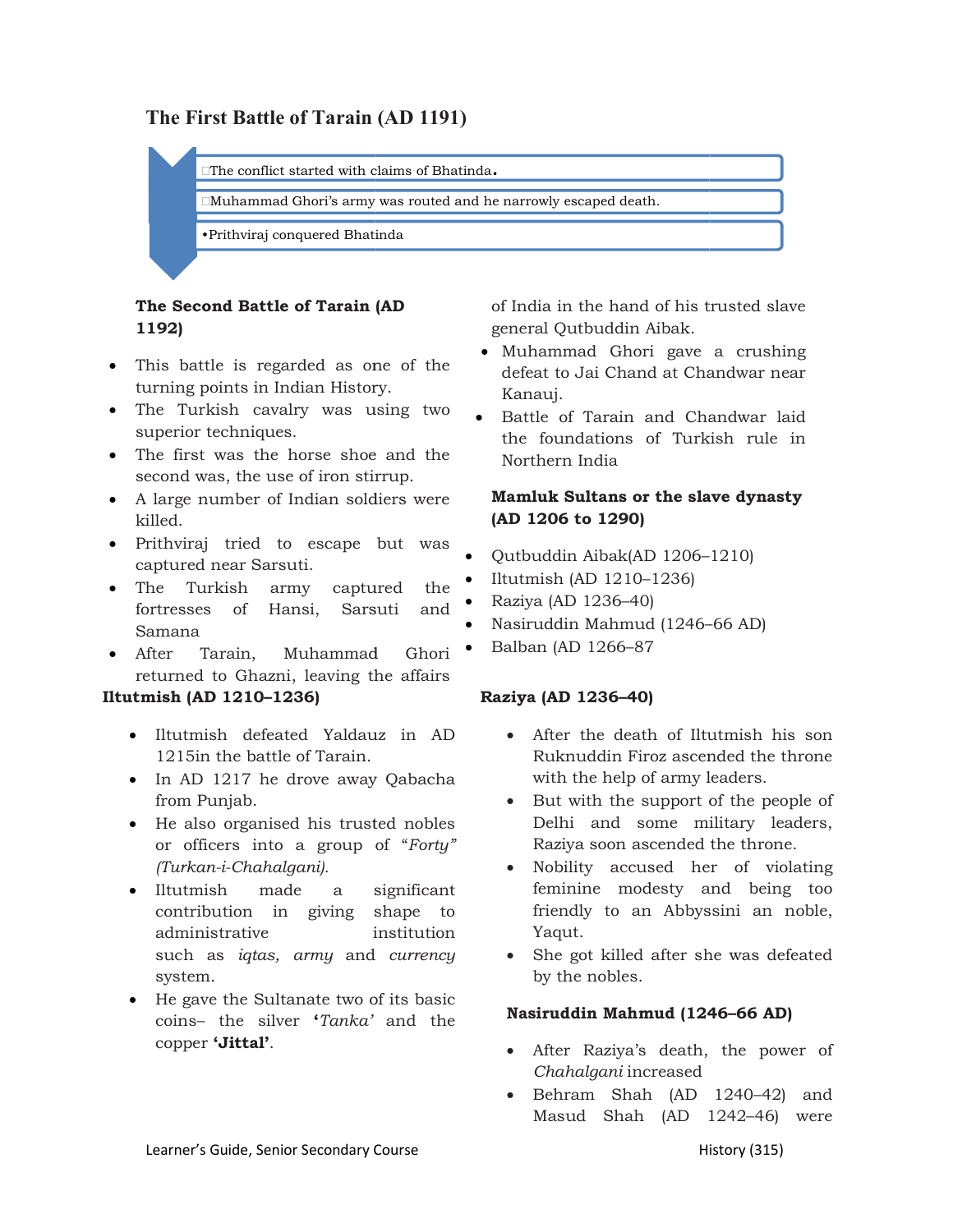made Sultans and removed in succession

- After them, in AD 1246, Ulugh Khan known as Balban placed the inexperienced and young Nasiruddin on throne and himself assumed the position of Naib (deputy).
- According to Ibn Battuta and Isami, Balban poisoned his master Nasiruddin and ascended the throne

### Balban (AD 1266–87)

- Balban ruled in an autocratic manner and worked hard to elevate the position of the Sultan.
- He formulated the theory of kingship.

### Expansion of Delhi Sultanate

- Alauddin first began his territorial conquest with a campaign against Gujarat.
- After the annexation of Gujarat, Alauddin turned his attention towards Rajasthan. Ranthambore was the first target
- In AD 1303, Alauddin besieged Chittor, another powerful state of Rajputana.
- By AD 1311, Alauddin had completed the conquest of large parts of Rajputana and became the master of North India.

#### Deccan and South India

- After AD 1309 Malik Kafur was dispatched to launch campaign in South India.
- The first expedition was against Pratab Rudradeva of Warangal in the Telengana area.
- He also insisted on the ceremony of sijada(prostration) and *paibos* (kissing of the monarch's feet) in the court
- He also organised a strong centralized army, both to deal with internal disturbances
- Balban re-organised the military department (*diwan-i-arz*) and deployed army in different parts of the country to put down rebellion
- Balban was determined to break the power of the Chahalgani
- Balban was undoubtedly one of the main architects of the Sultanate of Delhi
- The second campaign was against Dwar Samudra and Ma'bar (modern Karnataka and Tamil Nadu).
- Alauddin's forces under Malik Kafur continued to maintain a control over the Deccan kingdoms

#### Market Regulations of AlauddinKhalji

- To control the prices, Alauddin set up three different markets for different commodities in Delhi.
- These markets were the grain market (Mandi), cloth market (Sarai Adl) and the market for horses, slaves, cattles, etc.

#### THE TUGHLAQS (AD 1320–1412)

• The founder of the Tughlaq dynasty was Ghazi Malik who ascended the throne as Ghiyasuddin Tughlaq in AD 1320 and this dynasty ruled till AD 1412.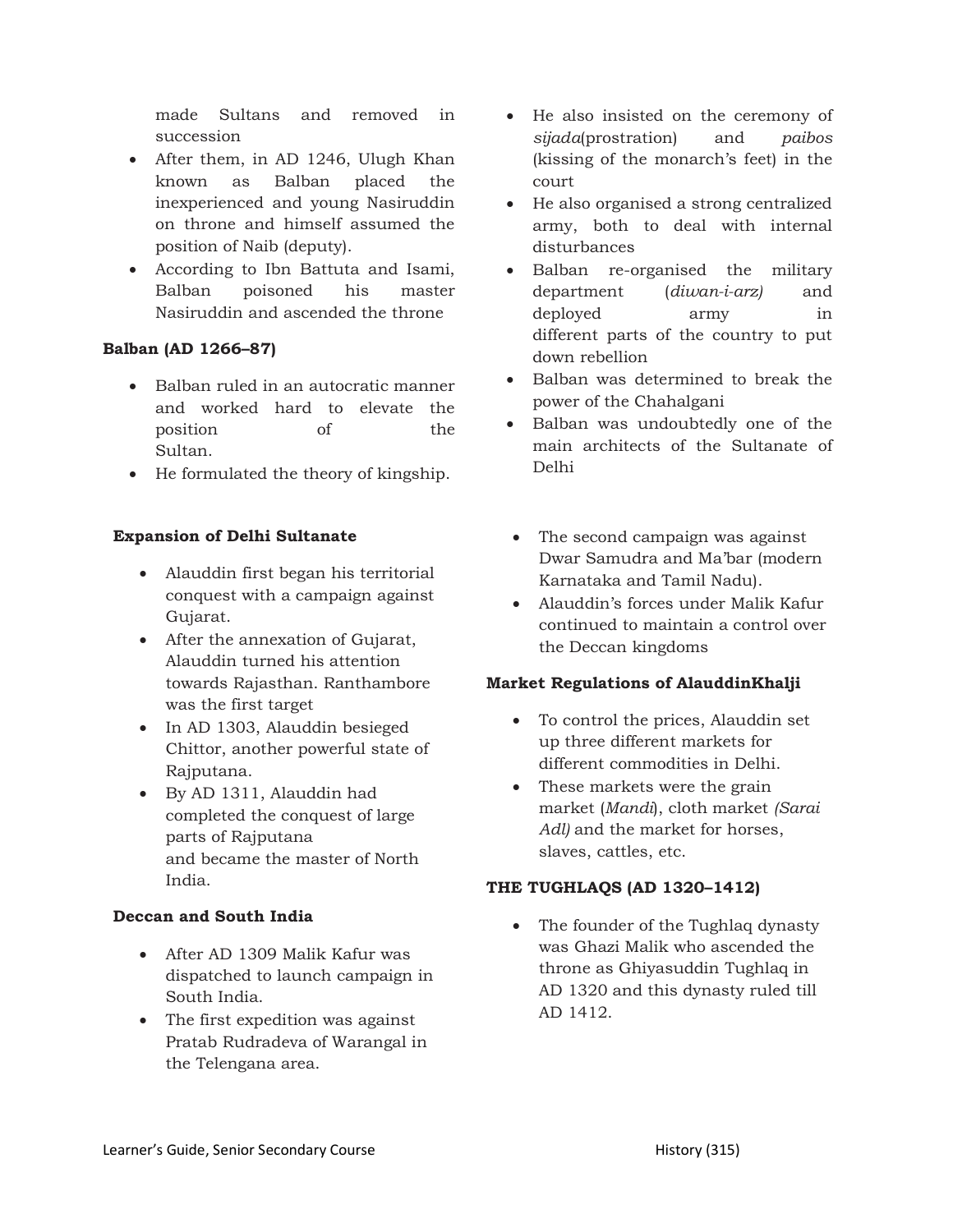#### The Deccan and South

- Muhammad Tughlaq while a prince led the early expeditions against Rai Rudra Dev
- Warangal was annexed under direct control of the Sultanate.
- In contrast to Allauddin Khalji's policy the Tughlaqs annexed the Deccan region.
- Muhammad Tughlaq even decided to transfer his capital from Delhi to Deogir and renamed it as Daultabad.

#### East India

- Bhanudeva II, the ruler of Jajnagar in Orissa had helped Rai Rudra Dev of Warangal in his battle against Delhi Sultans.
- Ulug Khan led an army against him in AD 1324 Bhanudeva II was defeated and his territory annexed.
- In Bengal there was discontent of nobles against their Sultan
- Bengal was defeated and a noble Nasiruddin was installed on the throne.

#### North West

- The Mongol invasions from the North-West region were rocking the Sultanate on regular intervals
- The region from Lahore to Kalanur including Peshawar was conquered and new administrative control was established.

#### Transfer of Capital

 One of the controversial measures of Muhammad bin Tughlaq was that he transferred his capital from Delhi to Deogir (Daultabad).

• In view of different versions, it is difficult to assign one definite reason for this shift.

#### Token Currency

- Muhammad introduced a copper coin (Jittal) in place of silver coin (tanka) and ordered that it should be accepted as equivalent to the tanka
- The State did not take proper precautions to check the imitation of coins issued by the mints.
- Common man failed to distinguish between copper coin issued by the royal treasury and those which were locally made.
- Sultan was forced to withdraw the token currency.

#### Diwan-i-Kohi

- Muhammad Tughlaq started a new department for the development of Agriculture.
- Peasants were given financial support to help in arranging seeds for cultivation.
- This loan was also given in case of crop failures

#### SAYYID DYNASTY (1414–1450 AD)

- Khizr Khan defeated Sultan Daulat Khan and occupied Delhi and founded Sayyid dynasty.
- After Khizr Khan's death Mubarak Shah (AD 1412–34) and Muhammad Shah (AD 1434–45) ascended the throne
- In 1445 AD, Alam Shah ascended the throne and became the Sultan.
- Alam Shah's Wazir Hamid Khan invited Bhalol Lodi to take charge of the army and after realizing that it would be difficult to continue